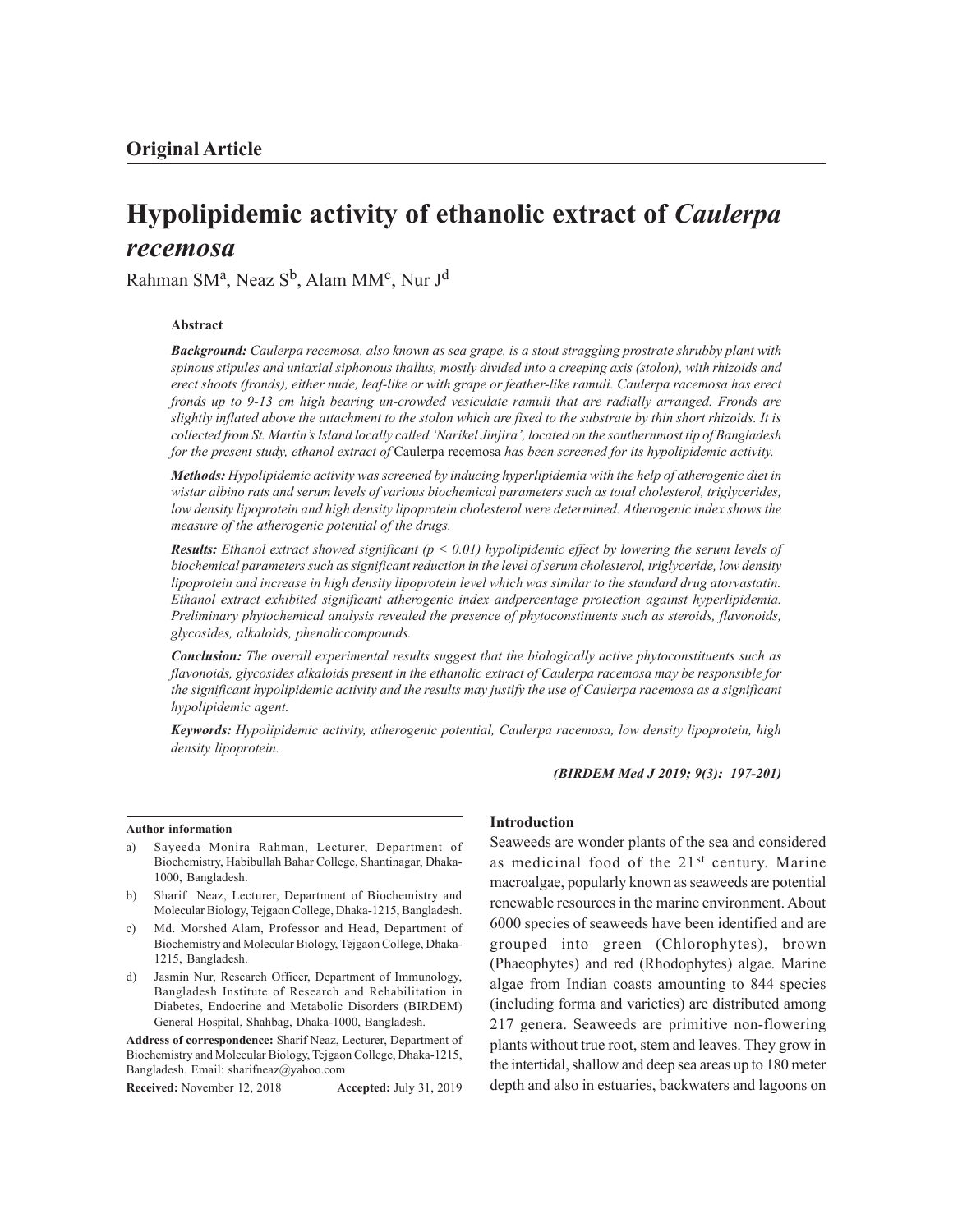solid substrates such as rocks, dead corals, pebbles, shells, mangroves and other plant materials.<sup>1</sup>Seaweeds are considered as a source of bioactive compounds as they are able to produce a great variety of secondary metabolites characterized by a broad spectrum of biological activities<sup>2</sup> with antiviral, antibacterial and antifungal activities which acts as potential bioactive compounds of interest for pharmaceutical applications. The identification of bioactive compounds present in marine algae is a new potential area.<sup>3</sup> Seaweeds or macroalgae belong to the lower plants, meaning that they do not have roots, stems and leaves. Instead they are composed of a thallus (leaf-like) and sometimes a stem and a foot. Some species have gas-filled structures to provide buoyancy. They are subdivided in three groups, the red, green and brown macroalgae. Most of these bioactive substances isolated from marine algae are chemically classified as brominates, aromatics, nitrogen-heterocyclic, nitrosulphuric heterocyclic, sterols, dibutanoids, proteins, peptides and sulphatedpolysaccharides.4 The polysaccharides are an important component of algae. The immense interest in them is because of their broad spectrum biological activity. Polysaccharides exhibiting anticoagulant, antitumor and other activities have been isolated from green algae *Caulerpa racemosa*, *Caulerpa racemosa* mainly grow in tropical regions, although some varieties may be found in subtropical regions. In South East Asian countries, it is usually served raw as a salad or eaten cooked. In the literature, among which the important one to mention are the antitumor, anti-inflammatory and growth regulator. <sup>5</sup>The preliminary investigation on the crude methanol extract and phases from *Caulerpa* racemosa showed antinociceptive activity.<sup>6</sup> Reactive oxygen species (ROS) such as superoxide radical, hydroxyl radical, peroxyl radical and nitric oxide radical attack biological molecules such as lipids, proteins, enzymes, Deoxy ribonucleic acid and Ribonucleic acid, leading to cell or tissue injury. <sup>7</sup>The genus *Caulerpa* has attracted the attention of researchers due to its important secondary metabolite caulerpenyne (CYN) that is reported to exhibit the antineoplastic, antibacterial and antiproliferative activities. $8,9$  The main objective of the present study was to evaluate the hypolipidemic effect of *Caulerpa racemosa* green seaweed.

These may be used in combination if a single drug is not effective in reaching target levels. Fibrates and extended-release niacin may be used to lower triglycerides or raise high density lipoprotein cholesterol levels.<sup>10</sup>

Hyperglycemia and dyslipidemia are significant and independent risk factors for the vascular complications and suggested to cause cardiovascular pathologic changes in diabetic states through the following molecular mechanisms: formation and accumulation of advanced glycation products, increased oxidative stress, activation of protein kinase C pathway, increased activity of hexosamine pathway, and vascular inflammation and the impairment of insulin action in the vascular tissues.<sup>11</sup>

## **Methods**

### *Plant material*

*Caulerpa racemosa* (Forsskal) J. Agardh was collected from Saint Martin Island, Bangladesh in March 2017.St. Martin's Island locally called 'Narikel Jinjira' is located on the southernmost tip of Bangladesh, roughly between *20°341- 20°391* N and 92°181 - 92°211 E, separated from the mainland by a channel that is about 9 km wide. The island is located in the Northeastern part of Bay of Bengal and while being within the tropical belt; its weather is heavily influenced by the subtropical monsoon climate that prevails over Bangladesh.The organoleptic studies indicated the useful diagnostic features of *Caulerpa* species. It has a uniaxial siphonous thallus mostly divided into a creeping axis (stolon) with rhizoids and erect shoots (fronds) either nude, leaf-like or with grape-or feather-like ramuli. *Caulerpa racemosa* has erect fronds up to 9 -13 cm high bearing un-crowded vesiculate ramuli that are radially arranged. Fronds are slightly inflated above the attachment to the stolon which are fixed to the substrate by thin shortrhizoids.<sup>12</sup>

*Caulerpa racemosa* distributed in Maharashtra (Bombay, Malwan), Gujarat (Dwarka, Okha, Sauraqshtra, Veraval), Tamil Nadu (Tirunelveli, Idinthkarai; Kuttapuli, Palk Bay, Pamban, Mandapam, Tuticorin, Krusadai Island, Gulf of Mannar, Kerala (Kovalam), Andhara Pradesh (Visakapatnam), Goa, Karnataka, Lakshadweep Island and Andaman and Nicobar Islands.<sup>13</sup>

#### *Preparation of extract*

After subsequent washing in fresh water the algae was shade dried for two weeks continuously. The shade-dried seaweed was partially powdered using domestic blender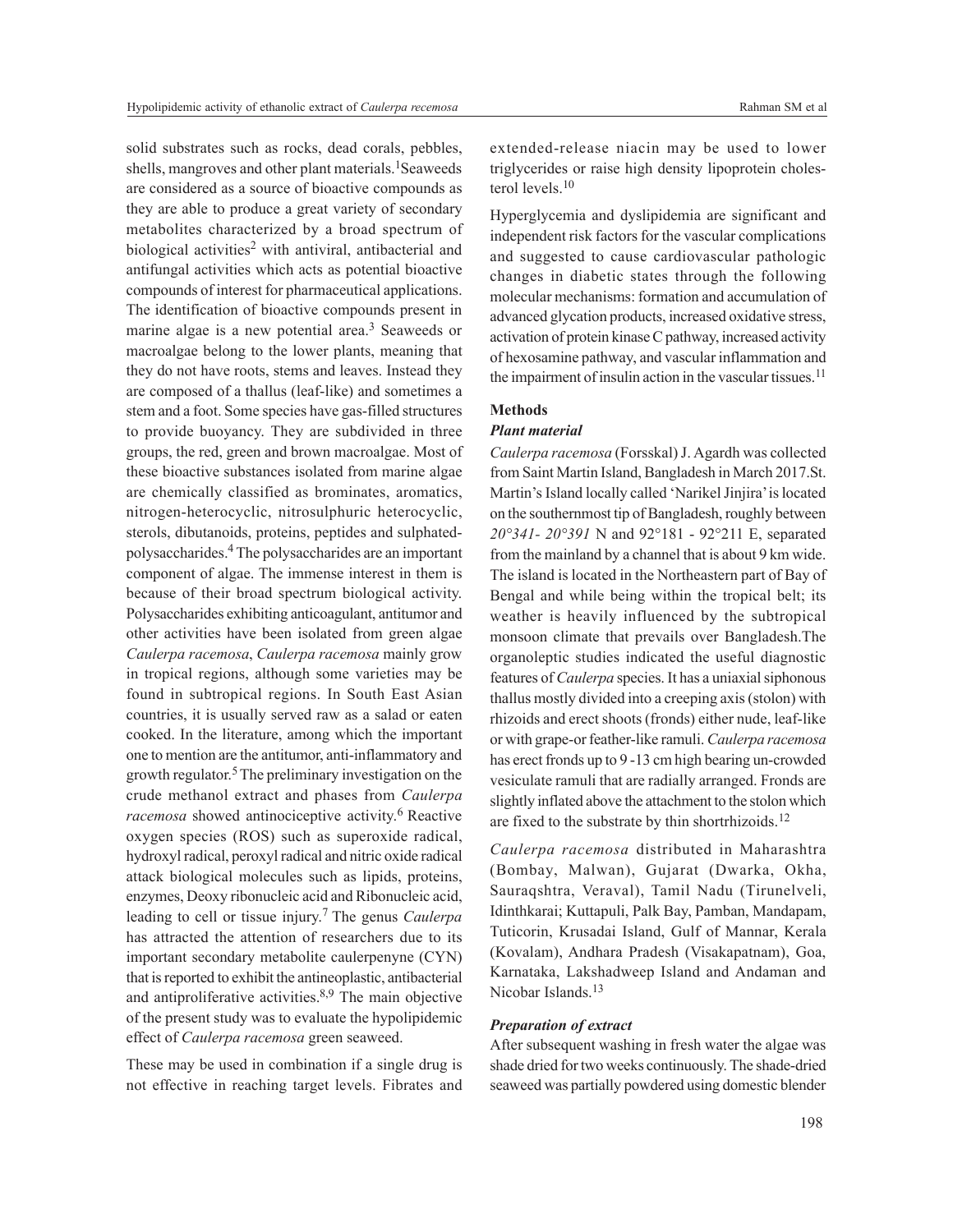and stored in air tight container for further experiments. From these stock, secondary metabolites of seaweed (100g), was extracted successively using (150mL) solvent ethanol. The sample was kept in dark for 96 hours. After incubation, the extract thus obtained was decanted and filtered. The clear extract was subsequently concentrated using rotary vacuum evaporator and kept in dark bottles in 4° C until use.<sup>4</sup>Coarse powders  $(100 \text{ g})$  of marine algae was individually extracted with sufficient quantityof solvent ethanol for 48 hours by maceration and then filtered to obtain crude extract. The extract was stored in air tight glass container at 4-8°C for further analysis.

#### *Preliminary phytochemical test for extracts*

Preliminary phytochemical test was performed for the identification of different class of chemical constituents present in *Caulerpa racemosa.* Results of preliminary phytochemical screening are compiled in Table I.Overall screening of extract indicated the presence of carbohydrate, glycoside, alkaloids, tannins, saponin, steroid and triterpenoid.

 **Table I** Preliminary phytochemical analysis

| Class of phytoconstituents | Ethanol extract |
|----------------------------|-----------------|
| Alkaloids                  | $++$            |
| Carbohydrates              |                 |
| Glycosides                 |                 |
| Tannin / Phenolics         | $\pm$           |
| Flavonoids                 | $^{+}$          |
| Steroid / Triterpenoids    | $^{+}$          |
| Amino acids                |                 |
| Saponins                   | ┿               |

#### *Hypolipidemic activity<sup>14</sup>*

The animals were divided in to four groups with six animals in each group. In order to render the hyperlipidemia in rats, they were given an atherogenic diet comprising of corn flour base, milk powder, butter, salt, groundnut oil, sucrose, and vitamin mixture. In addition 400 *mg* of cholesterol powder per kg body weight was dissolved in coconut oil and administered orally for 45 days. Group I was considered as control which received 0.5% sodium carboxy methylcellulose; Group II was considered asatherogenic group and

received the atherogenic diet; Group III was the test group which received the test extract that is ethanol extract of *Caulerpa recemosa* at the dose of 200 *mg/kg* body weight per oral along with the atherogenic diet and Group IV was considered as standard group which received the standard drug atorvastatin (dose of1.2 *mg/ kg* body weight per oral) along with the atherogenic diet. At the end of  $45<sup>th</sup>$  day, blood was withdrawn from the retro orbital plexus after overnight fasting for the study of biochemical parameters. Serum was estimated for the total cholesterol, triglycerides, low density lipoprotein and high density lipoprotein cholesterol. Atherogenic index (AI), which is a measure of the atherogenic potential of an agent, was calculated using the following formula and the results were tabulated.

Atherogenic index=Total serum triglyceride/Total serum high density lipoprotein cholesterol

#### *Ethical issue*

Appropriate ethical approval was taken before starting the study for performing the animal study was acknowledged from the Medical Research Ethics Committee, Department of Biochemistry and Molecular Biology, Tejgaon College, Dhaka.

#### *Statistical analysis*

Results were presented as mean±SD. The significance of difference among the groups were assessed using one way analysis of variance (ANOVA) followed by Dunnet's test. A p value of <0.05 was considered significant.

#### **Results**

The preliminary phytochemical screening revealed the presence of phytoconstituents such as

glycosides, alkaloids, flavonoids and phenolic compound in the ethanolic extract of *Caulerpa recemosa*.

#### *Hypolipidemic activity*

A marked increase in the level of serumcholesterol, triglycerides and low density lipoprotein were found in the animals which received atherogenic diet and high density lipoprotein levels were decreased. Administrations of ethanolic extract at the dose of 200 mg/kg showed significant reduction in the level of serum cholesterol, triglyceride, low density lipoprotein and increase in high density lipoprotein level which was similar to the standard atorvastatin and are almost near the levels of normal control. A potent hypolipidemic effect of ethanol extract was evident by a statistically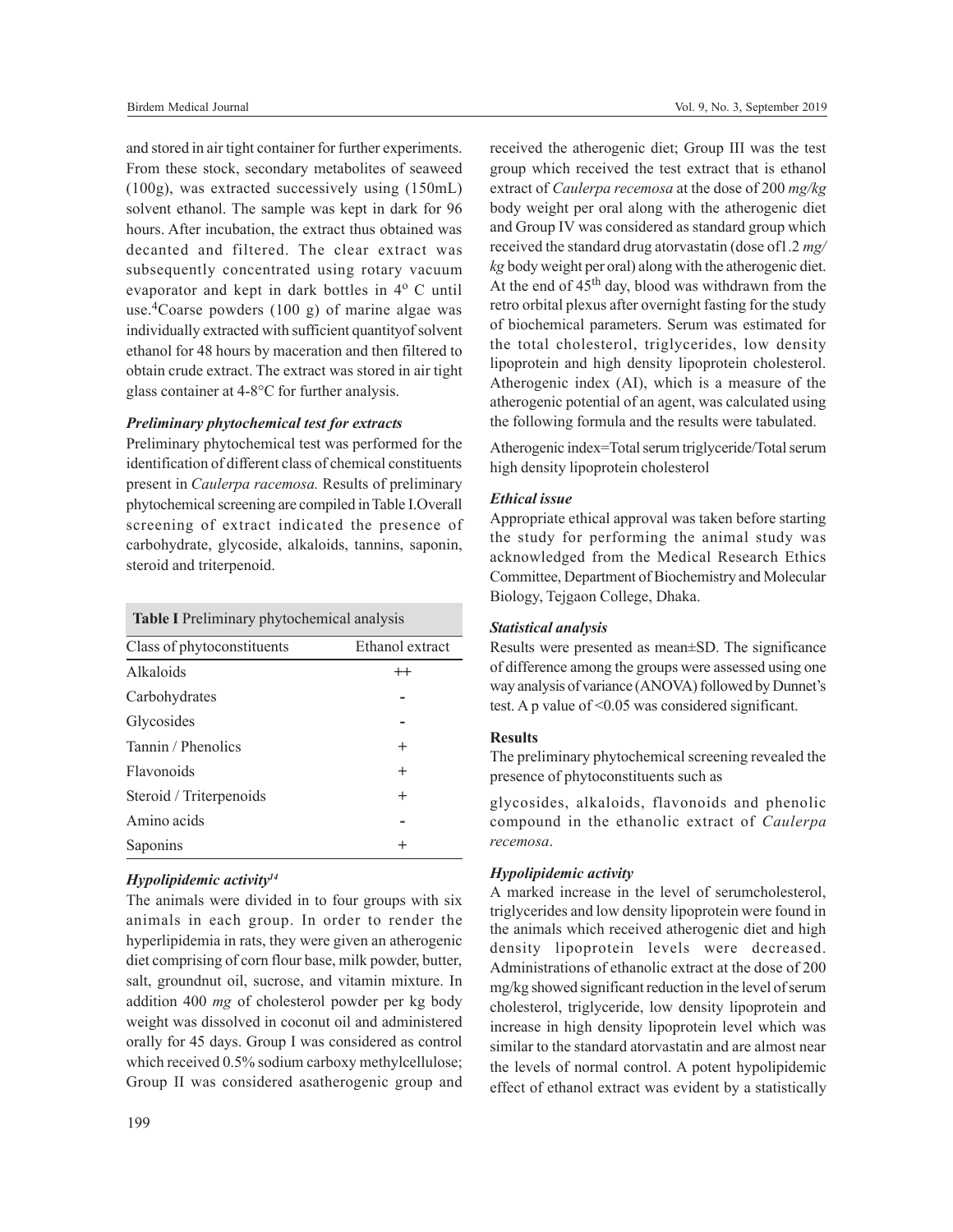| Group                                | Total Cholesterol | Triglycerides     | High density          | Low density         |
|--------------------------------------|-------------------|-------------------|-----------------------|---------------------|
|                                      | (mg/dl)           | (mg/dl)           | lipoprotein $(mg/dl)$ | lipoprotein (mg/dl) |
| Group I (Control)                    | $96.68 \pm 2.99$  | $127.44 \pm 7.89$ | $56.82 \pm 2.77$      | $89.84 \pm 3.18$    |
| Group II (Atherogenic diet)          | $186.03 \pm 2.44$ | $187.28 \pm 5.63$ | $22.35 \pm 2.85$      | $129.55 \pm 9.73$   |
| Group III (Standard) (Atorvastatin)  | $122.52 \pm 4.42$ | $102.55 \pm 7.15$ | $46.06 \pm 5.44$      | $92.66 \pm 4.76$    |
| Group IV (Caulerpa recemosa extract) | $107.65 \pm 2.22$ | $87.06 \pm 3.56$  | $58.26 \pm 4.22$      | $84.49 \pm 2.79$    |
| p value                              | ${}_{0.01}$       | ${}_{0.01}$       | ${}_{0.01}$           | ${}_{0.01}$         |
|                                      | Significant       | Significant       | Significant           | Significant         |

 **Table II** Effect of *Caulerpa recemosa* on serum lipid levels

significant ( $p \le 0.01$ ) reduction in the level of serum cholesterol, low density lipoprotein and triglycerides in the cholesterol treated animals and also marked increase in the high density lipoprotein level (Table II). The atherogenic index was considerably decreased (p <0.01) in the plant extract group which was also comparable with the standard group atorvastatin against hyperlipidemia (Table III).

| Table III Atherogenic index of different groups |                   |         |  |  |  |
|-------------------------------------------------|-------------------|---------|--|--|--|
| Group                                           | Atherogenic index | p value |  |  |  |
| Group I (Control)                               | 2.24              |         |  |  |  |
| Group II (Atherogenic diet)                     | 8.37              |         |  |  |  |
| Group III (Standard)                            | 2.22              | < 0.01  |  |  |  |
| (Atorvastatin)                                  |                   |         |  |  |  |
| Group IV                                        | 1.49              | < 0.01  |  |  |  |
| (Caulerpa recemosa extract)                     |                   |         |  |  |  |

#### **Discussion**

The present study was performed to assess the hypolipidemic activity and to prove its claim in folklore practice against various disorders. Dyslipidemia contributes to atherosclerosis, a disease in which fatty deposits called 'plaque' build up in the arteries over time. If plaque narrows the arteries, there is high likelihood to suffer from heart disease, heart attack, peripheral artery disease (reduced blood flow in the limbs, usually the legs), and stroke. People with diabetes are more likely to develop atherosclerosis, heart disease, poor circulation, and stroke than those who do not have diabetes. Many people with diabetes have conditions called 'risk factors' that contribute to atherosclerosis and its complications. These include high blood pressure, excess weight and high blood glucose levels. Dyslipidemia further raises the risk of atherosclerosis in people with diabetes. Dyslipidemia affects people with type 2 diabetes more often than those with type 1 diabetes. The most common dyslipidemia in diabetes is the combination of high triglycerides and low high density lipoprotein levels. People with diabetes may also have elevated low density lipoprotein cholesterol. Among the drugs available to treat dyslipidemia, statins are often the first choice for lowering total and low density lipoprotein cholesterol levels. Other drugs that lower cholesterol include cholesterol- absorption blockers, bile acid sequestrants, and nicotinic acid. There are several powerful antioxidants present in *Caulerpa recemosa*, which inhibits the oxidation of cholesterol in low density lipoproteins; this slows the formation of foam cells, which contribute to atherosclerotic plaques. Similarly, flavonoids present in the plant *Caulerpa recemosa* may be responsible for its hypolipidemic action and as already reported significant antioxidant activity of chloroform extract further confirms its significant hypolipidemic activity. 15

In addition, the past decade saw a series of remarkable studies that suggested oxidative systems; particularly oxidation of low density lipoprotein is a risk factor and plays a role at several steps of atherosclerosis.16,17A decrease in oxidative stress and protection of low density lipoprotein from oxidation might therefore be a strategy with great promise for prevention of atherosclerosis associated cardiovascular disease. The intense interest in this area stems in part fromthe generally low toxicity of antioxidants and the hope that treatment with antioxidants might be additive with cholesterol lowering